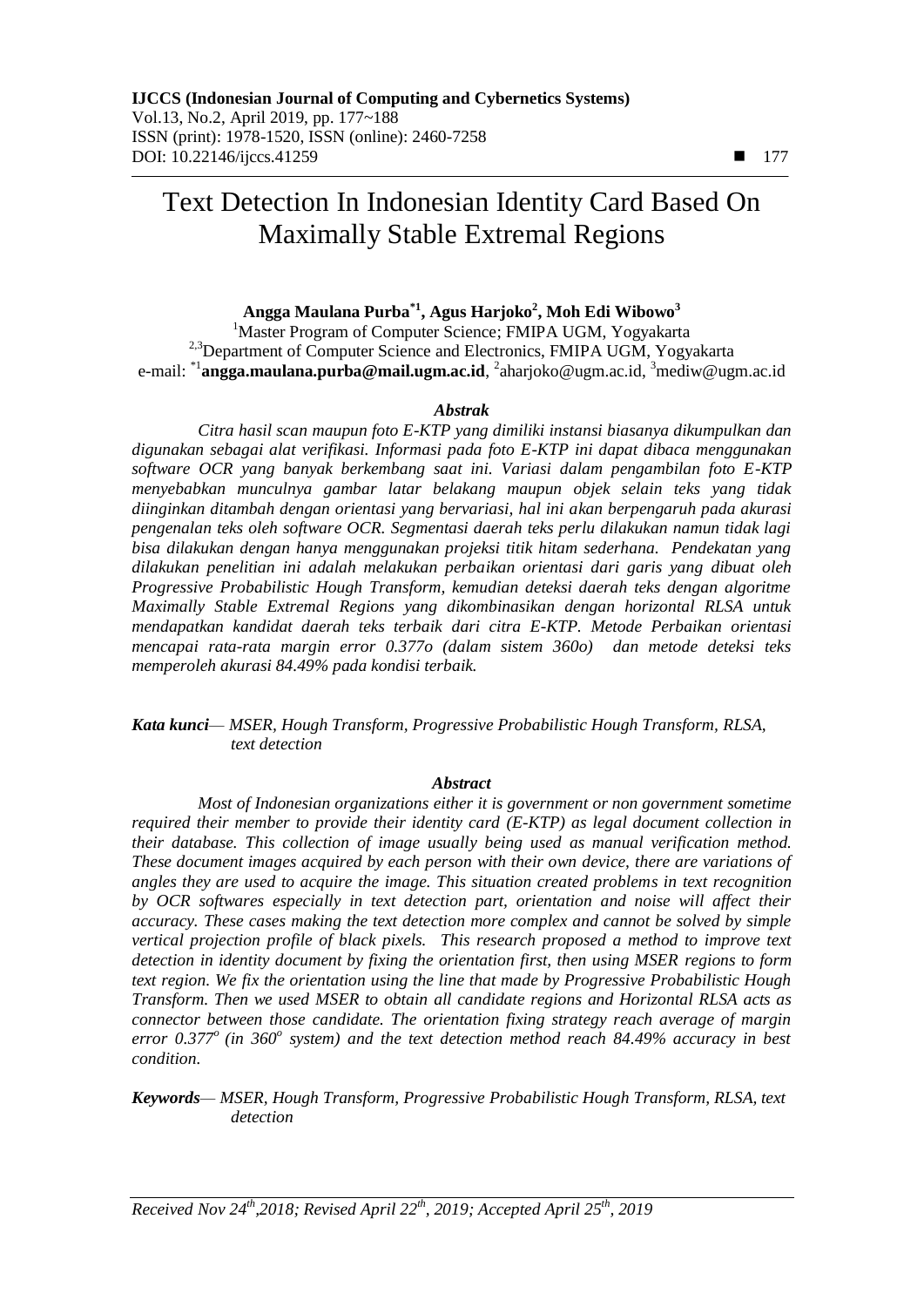## 1. INTRODUCTION

Information in identity card, in this case Indonesian identity card is important to all legal organization either government or non government related. Information data in E-KTP or Indonesian identity card can be saved in internal organization database for future use, including verification or statistics purpose. There are many cases in which the organization collecting photo or scan of E-KTP from their members for legal document collection. These collections of image files contains text information that can be extracted through OCR process.

There are many OCR softwares have been developed to complete this process. These softwares accuracy could be degraded by noise or any unwanted objects in image, either it is on Foreground or Background of text documents [1]. The quality of input will affect them, therefore clear text on images without any unwanted object will increase accuracy of these OCR software[2].

The identity card usually has characteristic of neat format and fixed location where the text is. This characteristic enable us to detect the text location in simple way like using vertical projection of black pixels, which had been done before in E-KTP recognition research[3] and the researchers from Bangladesh to accomplished this task[4]. They use vertical projection of black pixels because there were enough gaps between text areas in images. This approach indeed can be used when the photo only contains text and had been taken by camera from close up range.

The problem emerged when this photo had been taken by their owner with variation of distance between the camera and object. There was also problem about the orientation of camera which not fully straight. These cases causing the document images contain any unwanted object or noise which make vertical projection approach can't be used.

The orientation of image could affect OCR's accuracy[5], therefore image orientation fixing is also required. This paper proposed to fix the orientation of images first, before detecting the text region with one of the region detection methods available.

This paper proposed using the line that formed by the text region in image and use it as reference to determine the orientation of image. This approach has been used before for determining Devenagari letter orientation (India and Nepal)[6]. They used Standard Hough Transform to detect the line that formed by middle stroke in the letter which is the main characteristic of Devenagari letter.

The Standard Hough Transform that used before in Devenagari research is computionally expensive because of its voting mechanism. Therefore in this paper we proposed using PPHT (Progressive Probabilistic Hough Transform) as our method to detect the line. PPHT has lower complexity compare to the standard version because it is only using random subset of edge pixels[7]. PPHT can also produce the line length information which can be used as line selection.

After fixing the image orientation, the process continues to text detection process. This paper approach is to detect groups of letter regions which can form text regions in images. This paper proposed using MSER (Maximally Stable Extremal Regions) as main method to detect letter regions. This method usually used in surveillance purpose, i.e. plat number in vehicles[8] or street sign[9]. This method is robust enough for images which have text in it. There was some comparative study of region detector, MSER excelled other methods in most case especially region that has homogeny characteristic and clear boundary [10]. These characteristics suits well with E-KTP documents.

This paper trying to contribute in text detection research area especially in identity card documents that has neat format characteristic such as E-KTP. Obtaining good text detection process is required to obtain a clear input for OCR software, and hoping to improve OCR accuracy later.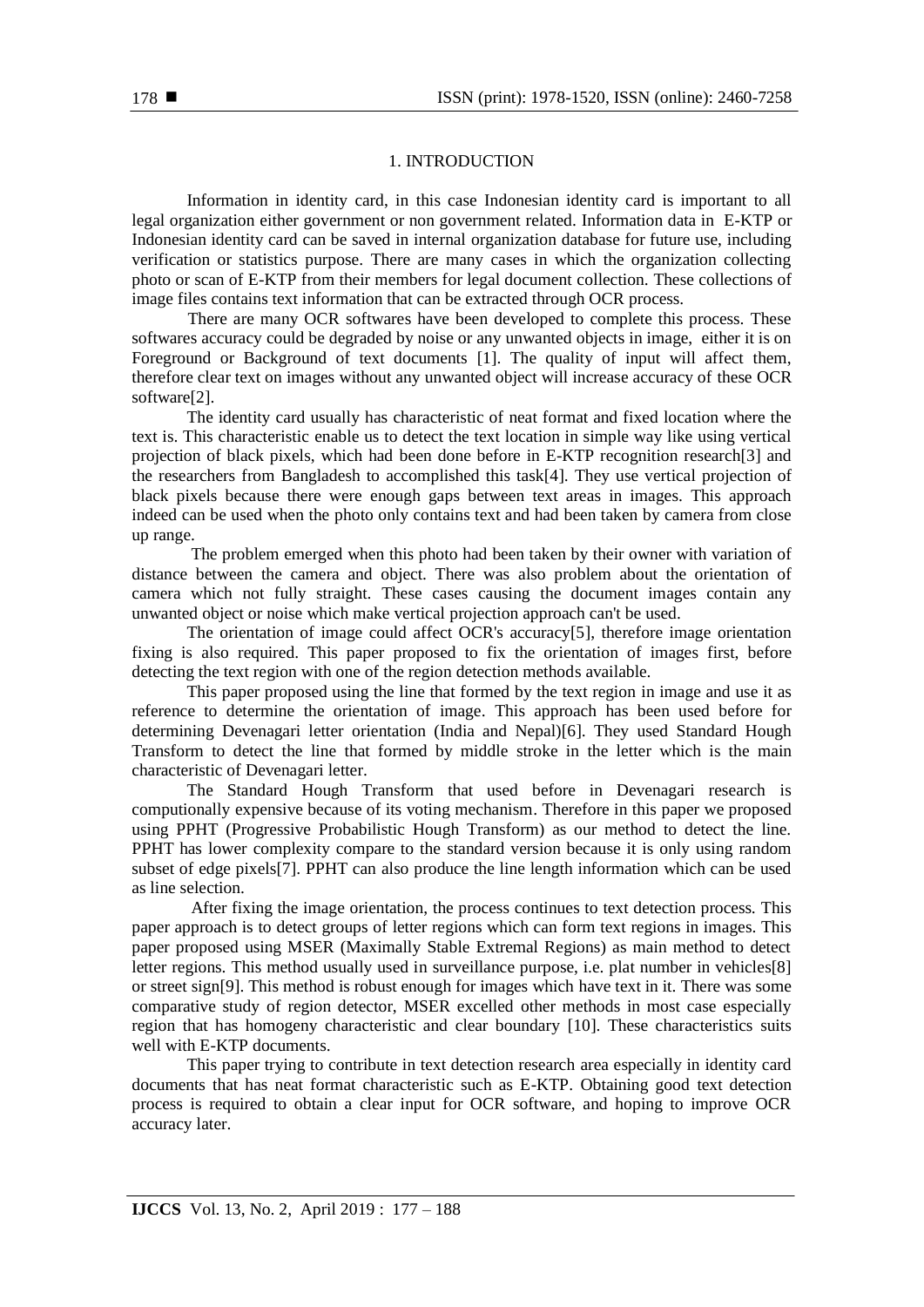#### 2. METHODS

#### *2.1 Image Orientation Fixing*

This process is required because in previous explanation, there was some study indicated that the orientation of image could affect OCR accuracy[5]. The orientation of image is determined by the assumption that text region in images could form the longest line possible in image, this line will be the reference to image orientation. First assumption is this line could be formed by the text region, if the photo of E-KTP had been taken in close up range, thus not many unwanted object could formed the false line. This base assumption will be tested later. All the process in orientation fixing step will be explained in the following order.

- 1. Image retrieval, this process is the first step to get original image from the scan, photo, or other sensors with JPEG or PNG file format.
- 2. Grayscaling*,* converting three-channel image into one-channel intensity image.
- 3. Linear Contrast Stretching, this process could be very important to separating text region from any unwanted object in background, hopefully will increase the accuracy later.
- 4. Canny Edge Detection, producing edge image that consist of binary indicator 1 and 0, this image will be feed to PPHT (Progressive Probabilistic Hough Line Transform*)*.
- *5.* Horizontal RLSA[11]*,* before edge image that produced by canny be feed into PPHT, this paper proposed RLSA as connector between Connected Components and hopefully connecting group of letters into one line.
- *6.* Finding longest line possible with PPHT (Progressive Probabilistic Hough Transform), The implementation of PPHT could produce line length because there was gap checking between pixels. Another advantage in previous explanation is lower complexity and computationally effective compared to standard version. PPHT overall process shown in Figure 2.

The process start with accepting edge image with binary indicator as input. Then PPHT will collect all non-zero pixels and pick them randomly in iteration. Iteration start with voter checking, if the picked pixel isn't voter to one particular accumulator box, the process continue. This pixel will vote the accumulator  $(\rho,\theta)$  in each box like shown in Figure 1. These boxes representing the number of votes and information of voter. As the process running, eventually this little boxes will visually make hills and valleys in 3d perspective, every top of the hill representing a line.



Figure 1 Accumulator  $(\rho,\theta)$  [12]

Compared to Standard Hough Transform which required all edge pixels to make a valid line. PPHT only used random subset because its verification step to ensure there is no redundancy and thresholding step in voting mechanism. PPHT use thresholding step in case the voter is not enough to considering the line is valid. This process will reduce the iteration process later.

The process continues to check if the line is a good line, the next thing to do is to extract all the voter in corresponding accumulator. These pixels voters will be examined, if there were gaps between those pixels exceeding the threshold then this line will be eliminated otherwise add this line to a "good line". This gap checking will produce beginning point and end point information of a line. This information will be helpful to determine the line length and the orientation of the line.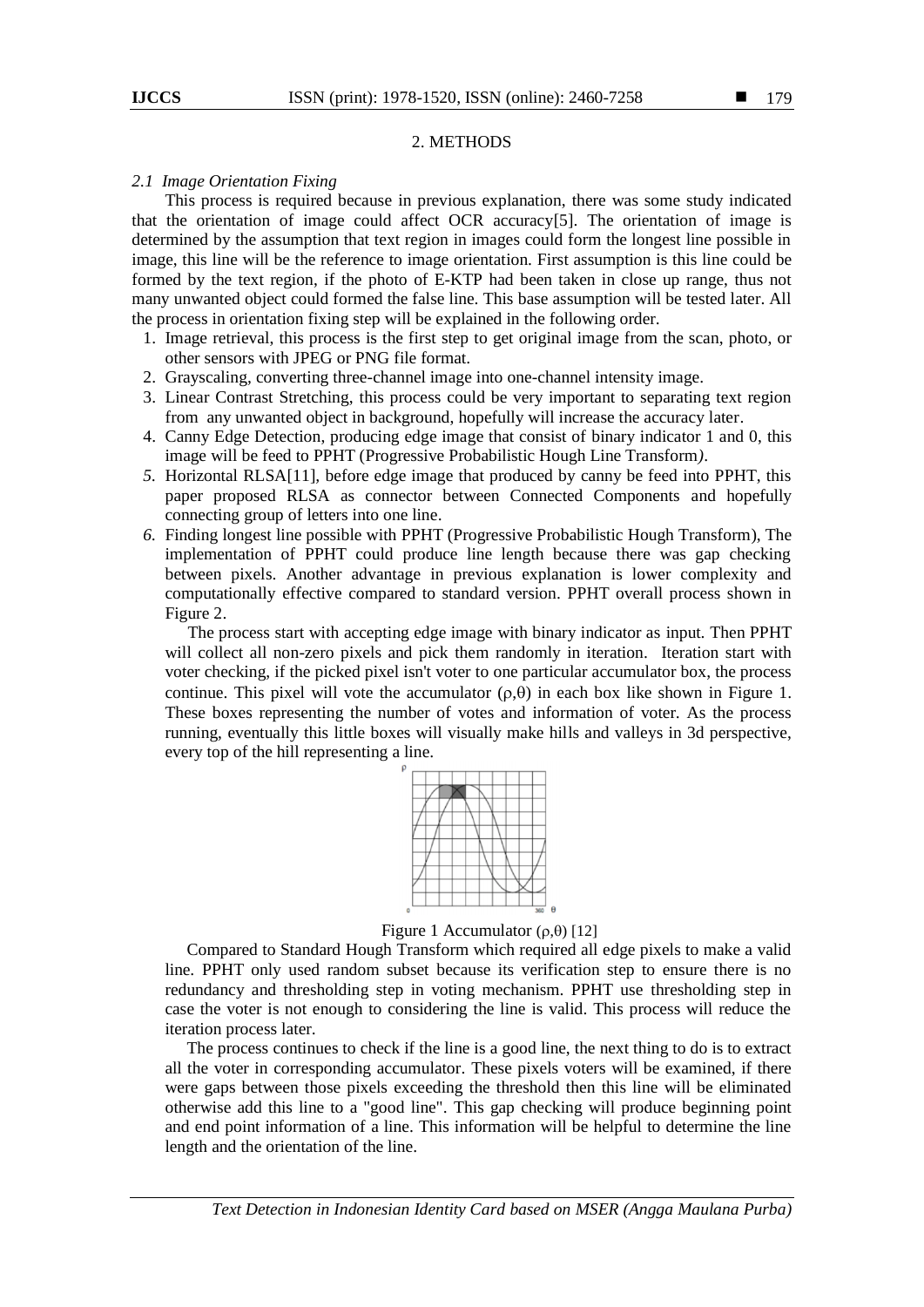

Figure 2 Flowchart Progressive Probabilistic Hough Transform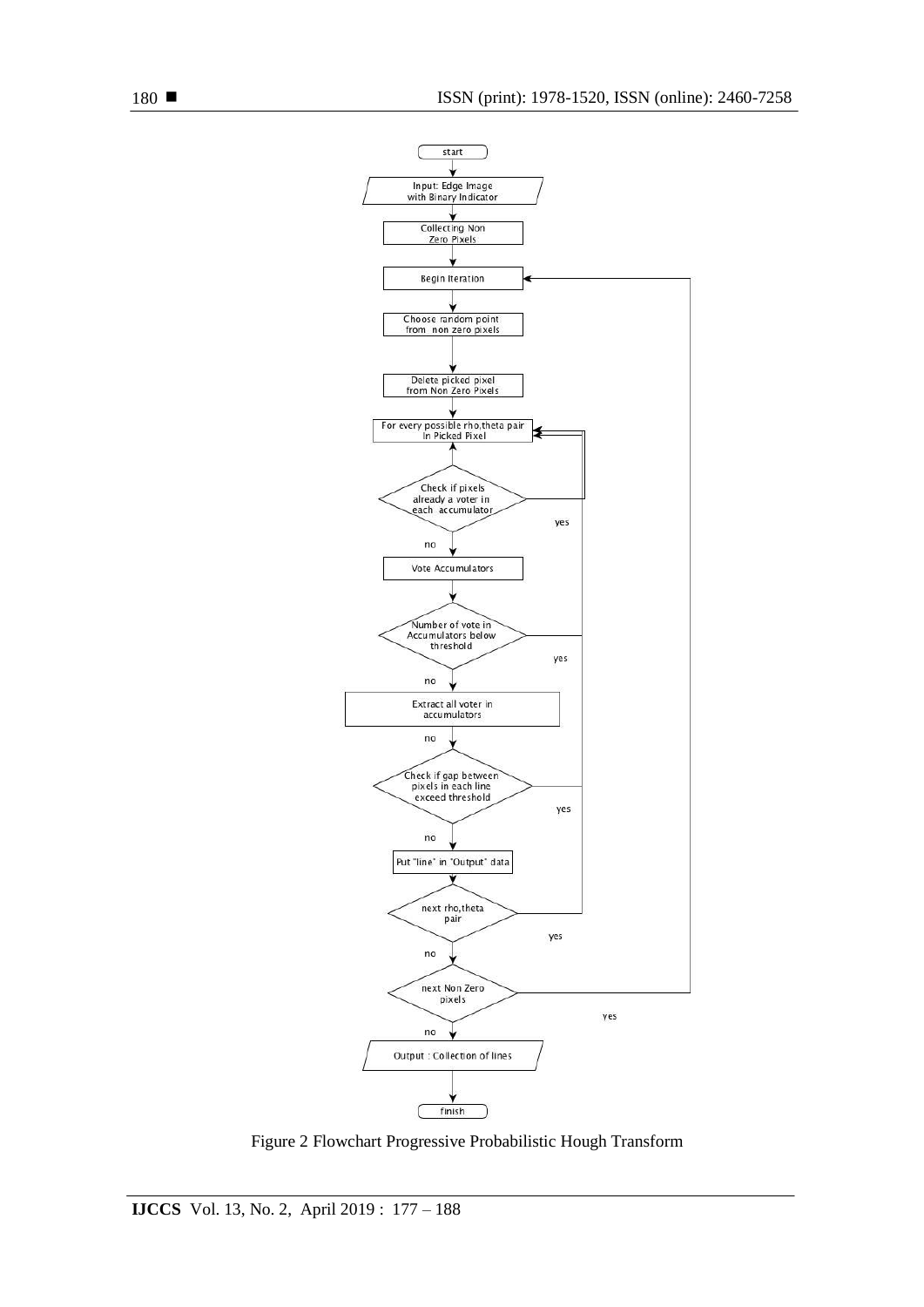7. Orientation fixing, after the longest line possible has been found the final process is to determine the angle by calculating the inverse tan of beginning point and end point. Finally, rotate image based on the value of angle calculation.

## *2.2 Text Detection based on MSER*

After fixing the orientation of image, the process continue to detect text regions in E-KTP image. This paper basically proposed similar idea to Enhanced MSER Algorithm [13] with some modifications. This idea basically trying to find groups of neighboring letter region that have small gap. These groups of letter region will be detected by MSER and could form text region later. This paper also proposed RLSA instead of morphology dilation which had been used by Jaswanth[13]. All the proposed process will be explained in the following order.

- 1. *Grayscaling,* converting three channel image into one channel intensity image.
- 2. *Linear Contrast Stretching,* this process is the same as previous step and the same image will be used for efficiency.
- 3. Region detection by *MSER*, overall process shown in Figure 4. The process start with accepting intensity image as input and initializing some variable that will be used later, all the variable needed is the following
	- a) Delta, this parameter is used to determine how many iteration the process will take.
	- b) MaxArea, this parameter is used to determining maximum size of Connected Components that acceptable.
	- c) MinArea, this parameter is used to determining minimum size of Connected Components that acceptable
	- d) MaxVariation, this parameter determine the maximum variation that aceptable and considered stable. Every regions hierarchy consists of Extremal Areas that have their own variation value. This variation value calculated by Equation (1), which  $var_i$ representing variation of extremals i in every  $\Delta$  step.

$$
var_i = \frac{Area_{i\cdot \Delta} \cdot Area_{i+i}}{Area_i} \tag{1}
$$

Figure 3 shows the illustration of how MSER works through thresholding the images in every step of iteration from white to black, From threshold value 0 causing white image, then eventually black pixels emerged as the process step in iteration. Every delta step will form hierarchy between connected components and considered as parent-child relationship structure.



Figure 3 Illustration How MSER Works [14]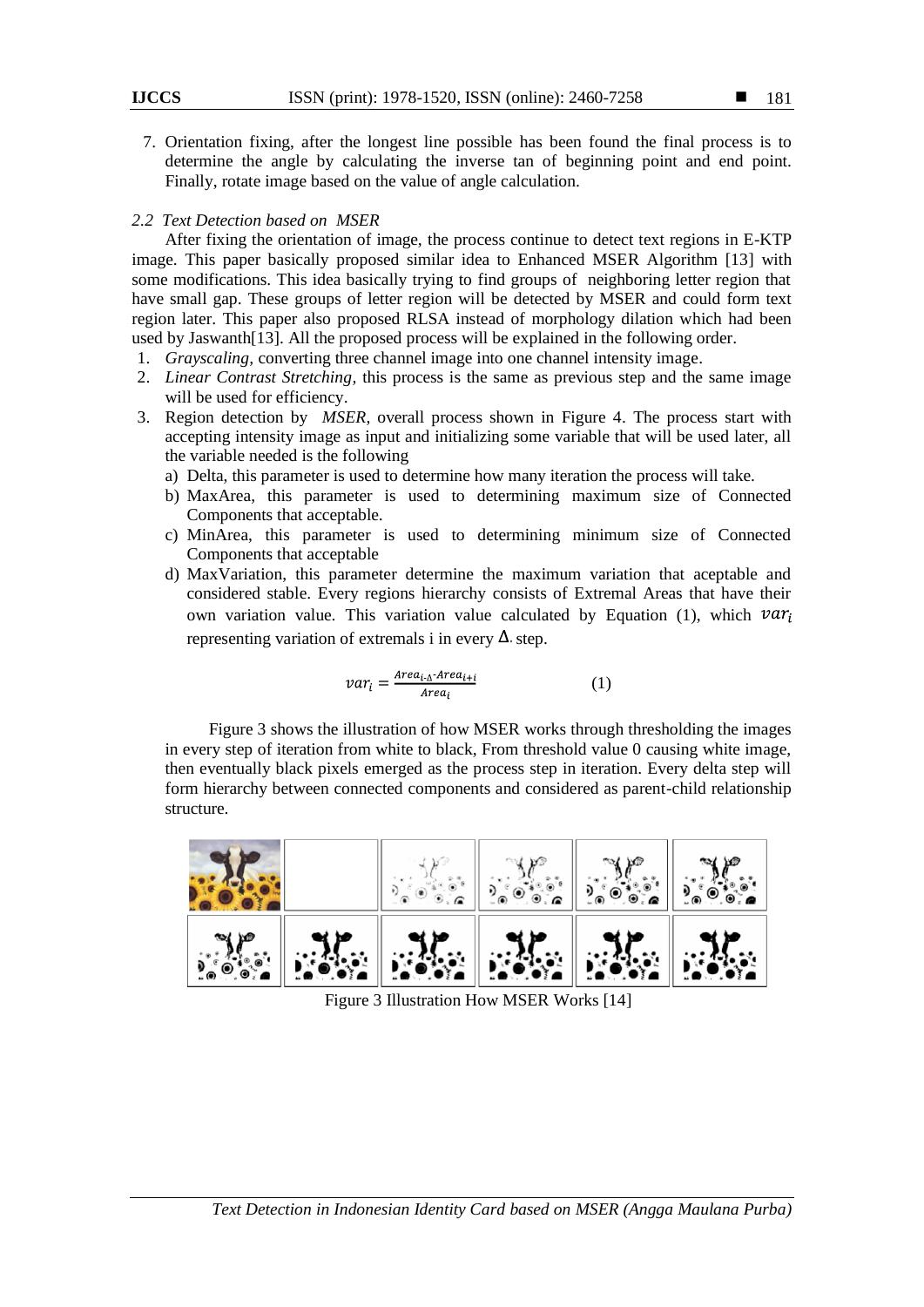

Figure 4 MSER Process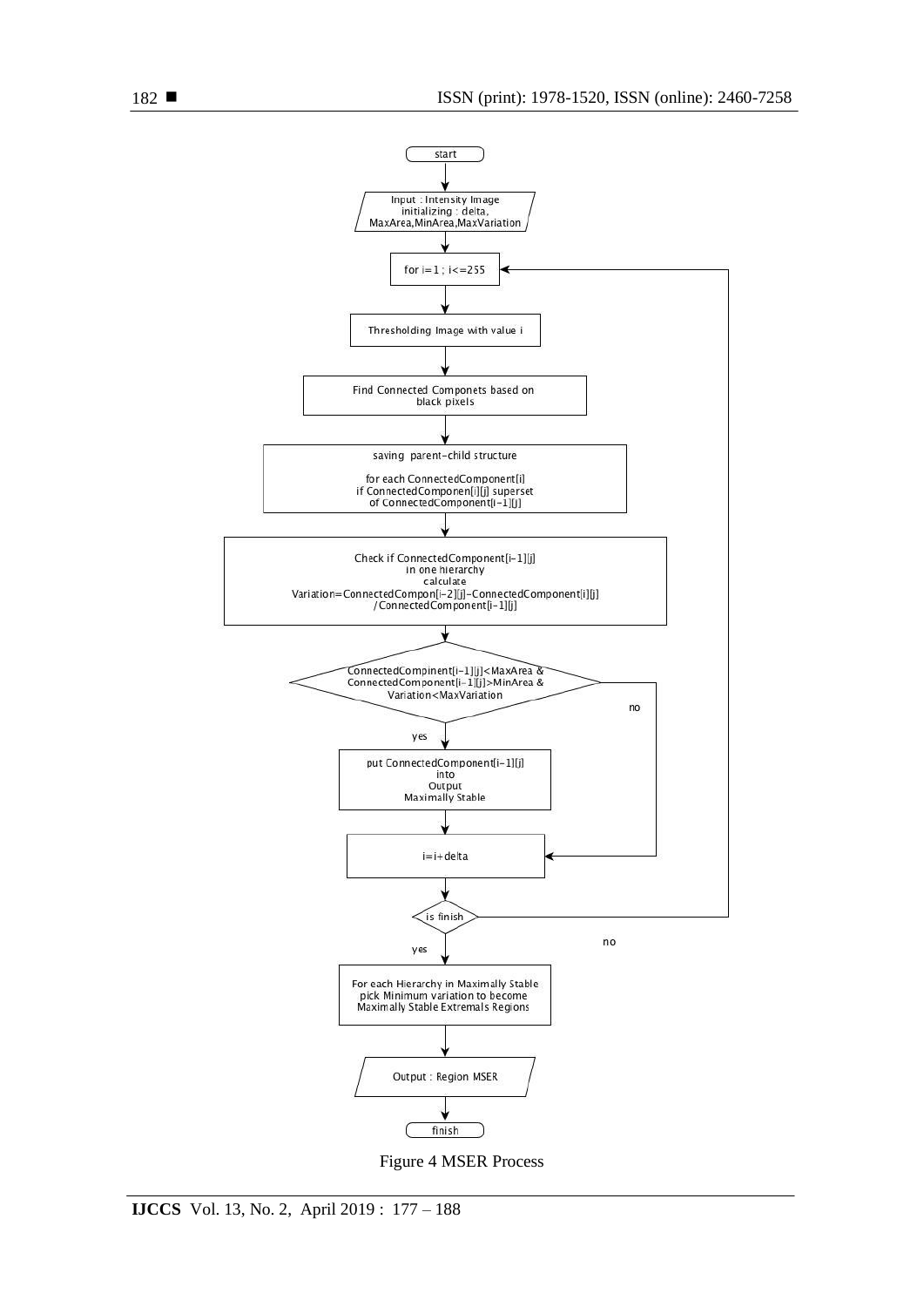4. Region Filling, this process also inspired by Jaswanth[13] as shown in Figure 5b and basically trying to filling polygon area that formed by MSER. Every region of MSER is filled by contrast color from the background as shown in Figure 5a



Figure 5 Region Filling

- 5. Canny Edge Detection, producing edge image that consists of binary indicator from Region Filled Image.
- 6. Horizontal RLSA, acts as connector between Connected Components in edge image and hopefully connecting group of letters into one text region.
- *7.* Using bounding box to retrieve all regions the from previous process*.*
- 8. Region filter, using minimum and maximum width-height of image and also ratio of width and height as filter to accepting a region as valid.

# 3. RESULTS AND DISCUSSION

## *3.1 Linear Contrast Stretching Influence to Delta Finding of MSER and Orientation Fixing*

Delta parameter in MSER is used to determine how many iteration will be taken. The larger delta the less number of iteration will be taken, thus affecting complexity in overall process. Finding best delta value is important, to find delta value which not too large or small while maintaining overall performance. Experiment to finding this delta value start with 5 and followed by twice value from previous. This test shows how Linear Contrast Stretching affecting the process of finding best delta. Text regions have intensity close to black and Linear Contrast Stretching trying to separating those regions from the background.

| Delta | Accuracy    | Precision   | Recall   |
|-------|-------------|-------------|----------|
|       |             |             |          |
|       | 0.343100693 | 0.739380023 | 0.4025   |
| 10    | 0.52758436  | 0.819467554 | 0.615625 |
| 20    | 0.387940235 | 0.764458465 | 0.454375 |
| 40    | 0.411544629 | 0.776992936 | 0.48125  |
| 80    | 0.410666667 | 0.773869347 | 0.48125  |

Table 1 Delta Finding without Linear Contrast Stretching

Table 2 Delta Finding with Linear Contrast Stretching

| Delta | Accuracy    | Precision   | Recall  |
|-------|-------------|-------------|---------|
|       | 0.845070423 | 0.963855422 | 0.9     |
| 10    | 0.84457478  | 0.963210702 | 0.9     |
| 20    | 0.84457478  | 0.963210702 | 0.9     |
| 40    | 0.845252052 | 0.962616822 | 0.90125 |
| 80    | 0.842413591 | 0.96187291  | 0.89875 |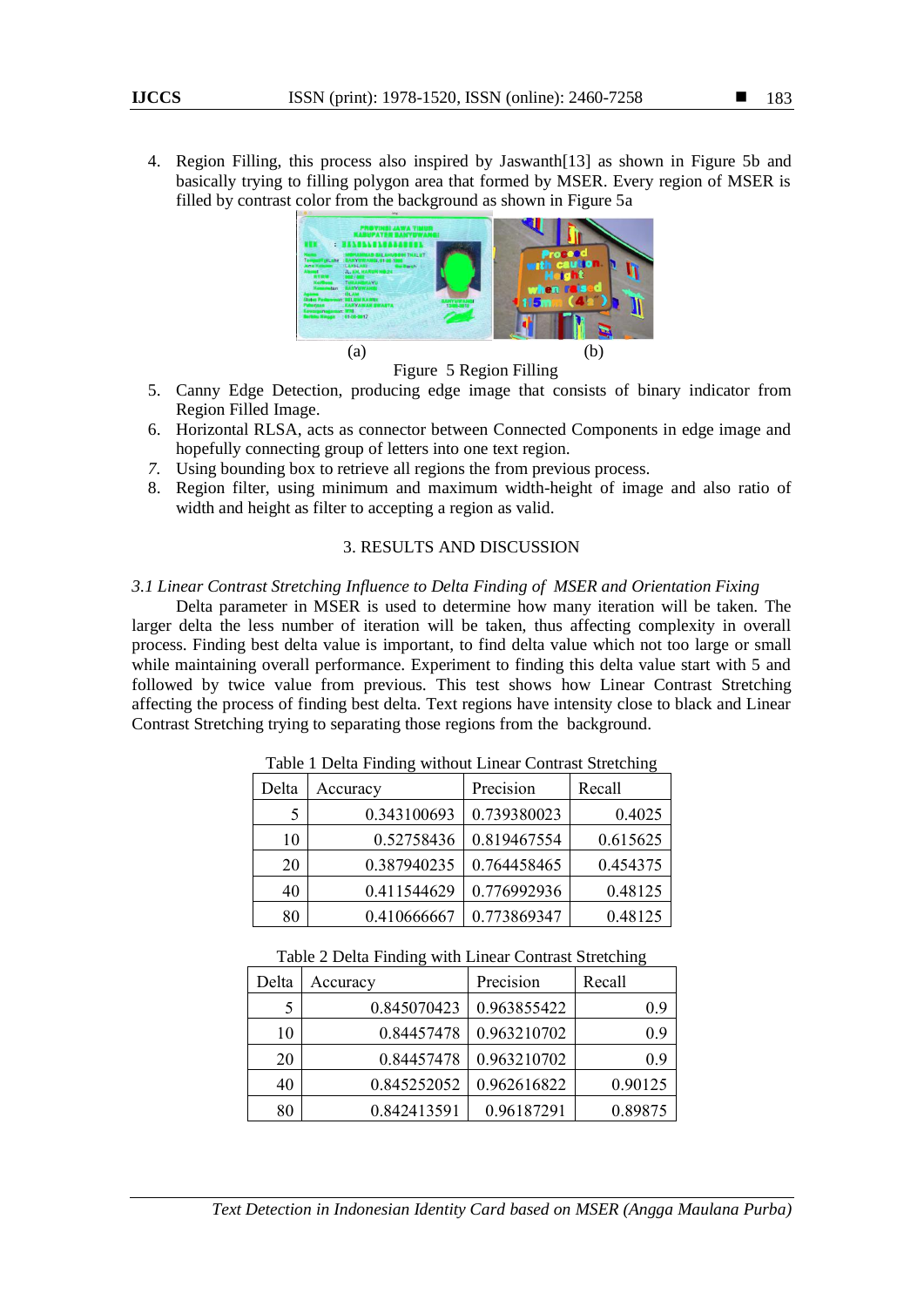Table 1 and 2 show how Linear Contrast Stretching affects the experiments of finding best delta. This test shows significant difference between trying to find the delta with and without linear contrast stretching. The best delta with value 40 could reach 0.845252052 in accuracy, 0.962616822 in Precision and 0.90125 in recall. It means the number of iteration only reach 6 at the maximum because the maximum value is 255 divided by 40. This number of iteration is small enough while maintaining the performance.

| N <sub>0</sub> | Average margin of error (in | Standard     |
|----------------|-----------------------------|--------------|
|                | $360^\circ$ system)         | Deviation    |
|                | 7.427751403°                | 17.06576968° |
|                | 3.817900892°                | 17.66674661° |
| 3              | 2.60932669°                 | 13.25430257° |
|                | 6.592938082°                | 21.77099118° |
|                | 0.377130706°                | 0.929846857° |

Table 3 Linear Contrast Stretching Influence to Orientation Fixing

Experiment result shown in Table 3 indicates how Linear Contrast Stretching also affects the orientation fixing performance. Table 3 shows the average margin of error (in 360 degree system) reduced from first experiment to fifth. Margin of Error is calculated by difference between actual orientation of the image (manual checking) and predicted orientation by proposed algorithm. This experiment gradually stretch the pixels to white or black from the first one to fifth, hopefully could separating text region which closer to black pixel. First experiment reached  $7.427751403^{\circ}$ , then in second attempt reduced to  $3.817900892^{\circ}$ , in the third 2.60932669°, then there were anomaly in fourth experiment but finally reached full potential in fifth attempt. This test indicates that separating text regions from the background with Linear Contrast Stretching will also affect orientation fixing performance.

#### *3.2 Orientation Fixing and Text Detection Performances against Image Resolution*

The proposed Orientation fixing and Text Detection algorithm also being tested to any kind of image resolution, Low, Medium, and High. Nowadays Smartphones or other gadgets usually have high resolution in their camera, therefore resizing is needed to lowering their quality[15].

| Resolution   Accuracy |                           | Precision | Recall  |
|-----------------------|---------------------------|-----------|---------|
| Low                   | 0.808685446   0.962290503 |           | 0.86125 |
| Medium                | 0.845070423   0.963855422 |           | 09      |
| High                  | 0.789906103   0.961428571 |           | 0.84125 |

Table 4 Text Detection Performance against Image Resolutions

| Table 5 Orientation Fixing against Image Resolutions |  |
|------------------------------------------------------|--|
|------------------------------------------------------|--|

| Resolution 1 | Average Margin of Error | <b>Standard Deviation</b> |
|--------------|-------------------------|---------------------------|
| Low          | 0.829885384°            | 1.778137495°              |
| Medium       | 0.808861769°            | 1.781678371 <sup>°</sup>  |
| High         | 3.285795938°            | 16.26624595°              |

Table 4 and 5 indicate that high-resolution photos tend to have bad accuracy because their high detail and quality. Noise and any unwanted object would be clearer to see and affecting region detector. The risk to get more false positive region would be higher because of this highquality photo, therefore resulting in their worst performance comparing medium or low quality photo and had the worst accuracy, precision and recall among them.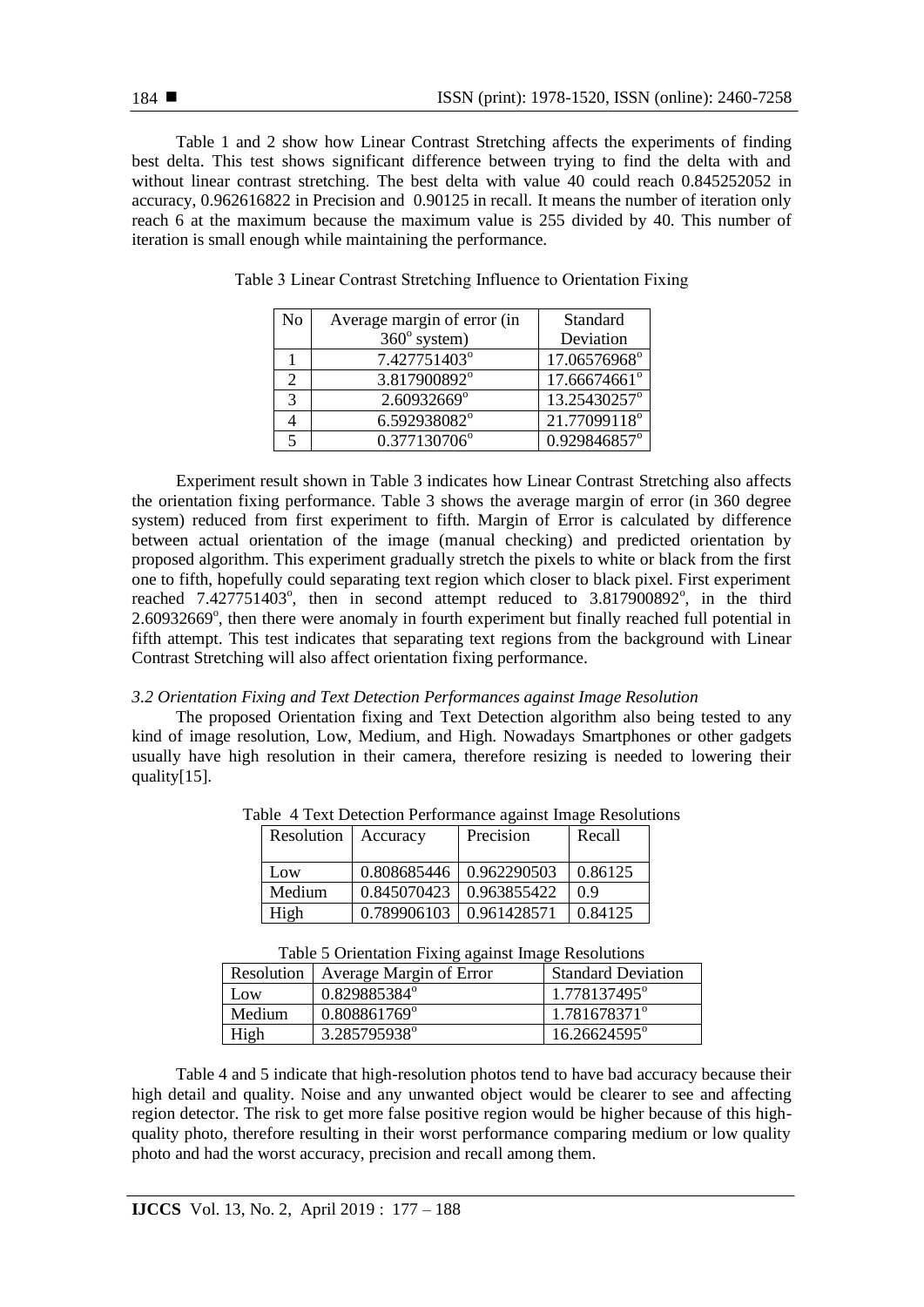#### 185

## *3.3 Reference Line Prediction From Text Area*

The orientation of image as in previous assumption (Section 2.1) is determined by the longest line possible in image that created by text area in images. There were some cases in implementation that this assumption was correct. But there were also some cases that the reference line was formed by non text area even though producing the correct result, i.e. The reference line was formed by the top and bottom boundary of E-KTP or was formed by the boundary of profile photo area.

This test as shown in Table 6 indicates that this assumption is correct with accuracy between 68% to 78% in experiments against any kind of resolution. The orientation successfully formed by text area if the photo of E-KTP had been taken with close up range, in this case E-KTP image filled almost all the surface of photo thus making text area so dominant compared to other object. In general, High resolution photo created most problem because of high quality detail and making noise clearer than other resolution, resulting worst accuracy among them.

| Resolution | Accuracy |
|------------|----------|
| Low        | 0.76     |
| Medium     | 0.78     |
| High       | 0.68     |

Tabel 6 Reference Line Prediction From Text Area

#### *3.4 Proposed Algorithm Performance against Camera Angles*

Table 7 and 8 are the results of the experiments to see how stable both algorithm performed against any camera's point of views. The E-KTP photo had been taken in 9 different angles of camera, like shown in Figure 6 with variety of distances. In general, both algorithm performed quite bad when the distance of camera more than 15 cm because too many unwanted objects in images and created many false positive regions. Both algorithms performed quite well when the distance between the camera and object between 10 cm and 15 cm, the proposed text detection process reached 62% until 72% in accuracy. The proposed orientation fixing algorithm also reached 0.36 until 0.23 (in 360° system) Average Margin of Error (MoE) in close range distance, as the previous explanation Margin of Error is calculated by difference between actual orientation of the image (manual checking) and predicted orientation by proposed algorithm.



Figure 6 Camera's Point of View (POV) from top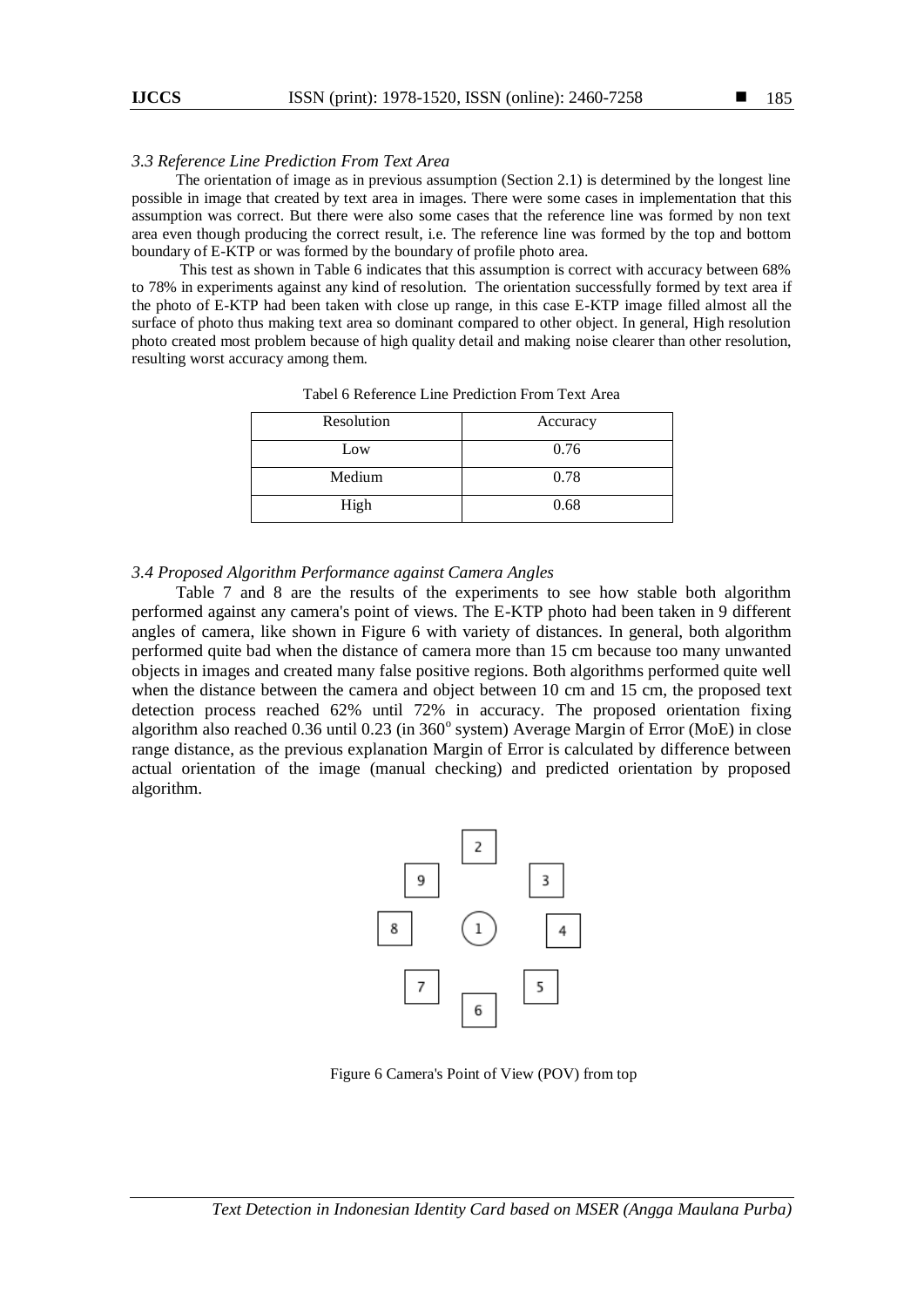| Distance        | MoE              | MoE              | MoE              | MoE              | MoE              | MoE              | MoE              | MoE              | MoE              |
|-----------------|------------------|------------------|------------------|------------------|------------------|------------------|------------------|------------------|------------------|
|                 | POV <sub>1</sub> | POV <sub>2</sub> | POV <sub>3</sub> | POV <sub>4</sub> | POV <sub>5</sub> | POV <sub>6</sub> | POV <sub>7</sub> | POV <sub>8</sub> | POV <sub>9</sub> |
| $20 \text{ cm}$ | 10.3             | 5.1              | 45.2             | 0.3              | 0.23             |                  | 0.23             | 0.3              | 0.23             |
| 18 cm           | 0.24             | 0.23             | 0.22             | 0.15             | 0.23             | 0.23             | 0.21             | 0.22             | 0.35             |
| $15 \text{ cm}$ | 0.3              | 0.23             | 0.13             | 0.5              | 0.23             | 0.3              | 0.23             | 0.23             | 0.35             |
| $10 \text{ cm}$ | 0.23             | 0.24             | 0.23             | 0.34             | 0.35             | 0.23             | 0.35             | 0.36             | 0.35             |

Table 7 Orientation Fixing Performance against Camera's angles

Table 8 Text Detection Performance against Camera's angles

| Distance        | Accuracy<br>POV <sub>1</sub> | Accuracy<br>POV <sub>2</sub> | Accuracy<br>POV <sub>3</sub> | Accuracy<br>POV <sub>4</sub> | Accuracy<br>POV <sub>5</sub> | Accuracy<br>POV <sub>6</sub> | Accuracy<br>POV <sub>7</sub> | Accuracy<br>POV <sub>8</sub> | Accuracy<br>POV <sub>9</sub> |
|-----------------|------------------------------|------------------------------|------------------------------|------------------------------|------------------------------|------------------------------|------------------------------|------------------------------|------------------------------|
| $20 \text{ cm}$ | 0.23                         | 0.1                          | 0.25                         | 0.13                         | 0.23                         | 0.15                         | 0.23                         | 0.3                          | 0.23                         |
| 18 cm           | 0.34                         | 0.44                         | 0.4                          | 0.28                         | 0.23                         | 0.125                        | 0.43                         | 0.38                         | 0.5                          |
| 15 cm           | 0.72                         | 0.62                         | 0.65                         | 0.72                         | 0.75                         | 0.62                         | 0.67                         | 0.73                         | 0.75                         |
| $10 \text{ cm}$ | 0.72                         | 0.71                         | 0.25                         | 0.66                         | 0.62                         | 0.68                         | 0.74                         | 0.65                         | 0.62                         |

# *3.5 Proposed Algorithm Performance in Best Condition*

Table 9 indicates the general performance of proposed text detection algorithm in best condition. The photos of E-KTP had been taken from front camera's angle with distance to object between 10 cm and 15 cm. The photos also resized into medium resolution with best setting of Linear Contrast Stretching. It shows that text detection algorithm could reach 84.49% accuracy, with 96.3% precision and 90% recall.

## Table 9 Text Detection Confusion Matrix

|              | Predicted |            |  |  |  |  |
|--------------|-----------|------------|--|--|--|--|
| Ground Truth | Region    | Non Region |  |  |  |  |
| Region       |           | l 60       |  |  |  |  |
| Non Region   |           | י          |  |  |  |  |

## 4. CONCLUSIONS

This study on text detection in E-KTP hopefully contributed to text detection research, especially as an effort to segment text area on image because as shown before in some experiments, it would affect some OCR softwares Performance i.e. tesseract and free-ocr.com. Linear Contrast Stretching had big influence to separating text area from the background thus affecting both proposed algorithm, orientation fixing and text detection based on MSER. The Linear Contrast Stretching process has also significance influence to the effort of finding best delta value for MSER, in order to find ideal delta value which is not too computationally expensive while maintaining the performance.

In orientation problem, Progressive Probabilistic Hough Transform could predict the reference line that was formed by text region quite well, the proposed orientation fixing algorithm could reach average margin of error  $0.377^\circ$  (in  $360^\circ$  system) in best condition. Overall, The Proposed algorithm could perform quite well and reached 84.5% accuracy, 96.3% precision, and 90% recall also in best condition, which is medium resolution photo, front angle camera with distance to object between 10 cm until 15 cm, and best setting of MSER and Linear Contrast Stretching.

This research still has many rooms to improvement. Future works including the weakness of proposed algorithm, i.e. skew photos or perspective fixing and also the risk of false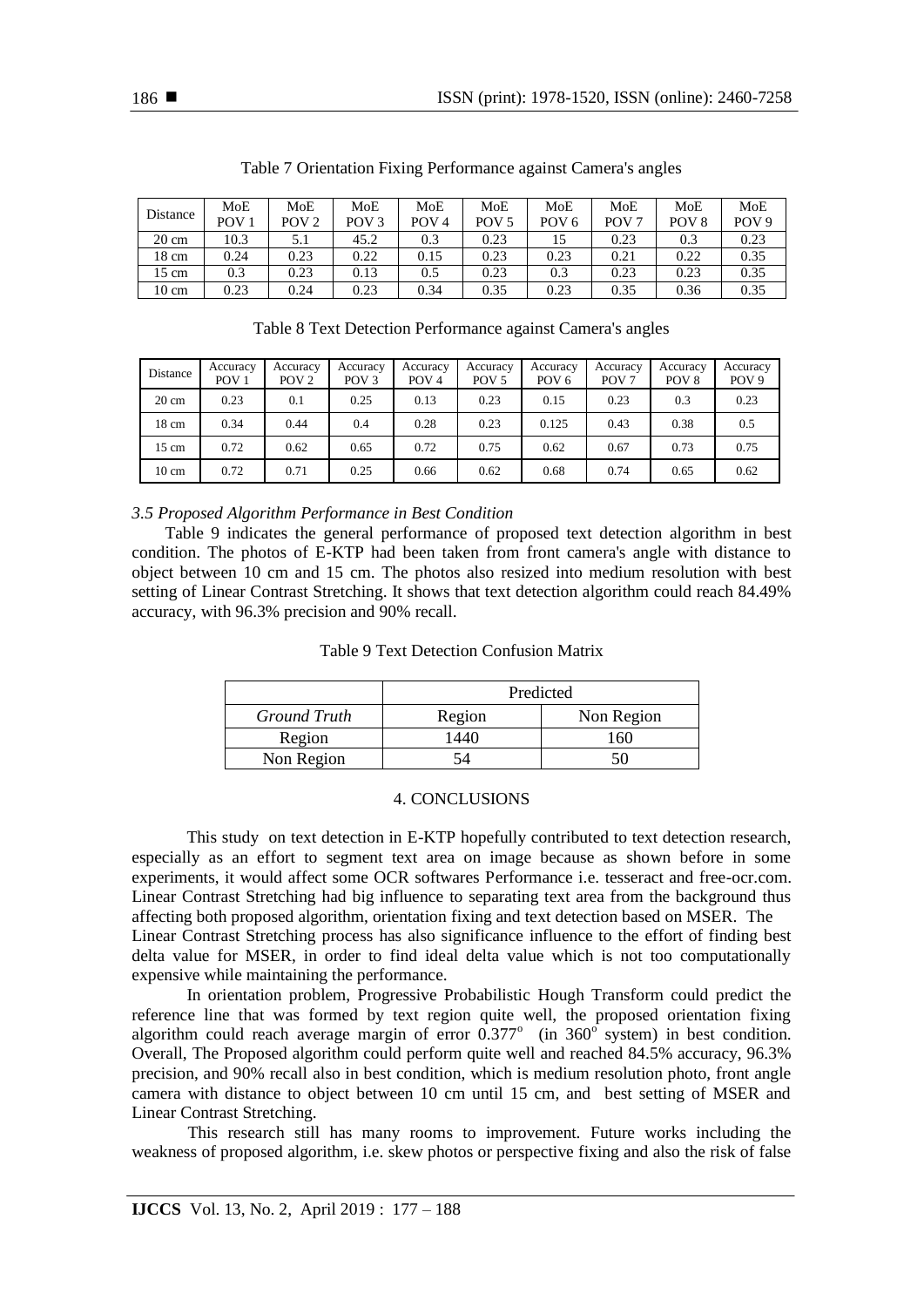positives because of the lightning problem. The light reflection because of the glossy surface and also uneven light distribution in E-KTP photo will also increase the risk of false positive.

#### ACKNOWLEDGEMENTS

The author would like to thank Drs. Agus Harjoko, M.Sc, Ph.D and Moh Edi Wibowo, Ph.D. who have guided and provided input in this research, We also thanking LPDP for financial support during study and research.

#### REFERENCES

- [1] A. Farahmand, A. Sarrafzadeh and J. Shanbehzadeh, Document Image Noises and Removal Methods, *International MultiConference of Engineers and Computer Scientists,* Vol I., 2013.
- [2] A. El Harraj and N. Raissouni, OCR Accuracy Improvement On Document Images Through A Novel Pre-Processing Approach, *Signal & Image Processing : An International Journal (SIPIJ)*, Vol.6, No.4, 2015.
- [3] S. Widodo and Gunawan, "Template Matching pada Citra E-KTP Indonesia", *SNATIKA,* 2015.
- [4] R. Akhter, M. Bhuiyandan Uddin., Extraction of Words from the National ID Cards for Automated Recognition, *The International Society for Optical Engineering,* 72-. 10.1117/12.913478, 2011.
- [5] N. Jirasuwankul, "Effect of text orientation to OCR error and anti-skew of text using projective transform technique," *IEEE/ASME International Conference on Advanced Intelligent Mechatronics (AIM)*, pp. 856-861., 2011.
- [6] T.A. Jundale and R.S. Hegadi, Skew Detection and Correction of Devenagari Script Using Hough Transform, *International Conferenca on Advanced Computing Technologies and Applications*, pp. 305-311., 2015.
- [7] A. S. Hassanein , S. Mohammad, M. Sameer, and M. E. Ragab, A Survey on Hough Transform, Theory, Techniques and Applications, *International Journal Of Computer Science*, Vol. 12, Issue 1, 2015.
- [8] X. Yang, Y. Zhao, J. Fang, Y. Lu, Y. Zhang and Y. Yuan, "A license plate segmentation algorithm based on MSER and template matching," *12th International Conference on Signal Processing (ICSP)*, Hangzhou, pp. 1195-1199., 2014.
- [9] A. Mammeri, A. Boukerche and E. H. Khiari, "MSER-based text detection and communication algorithm for autonomous vehicles", *IEEE Symposium on Computers and Communication* (ISCC), pp. 1218-1223., 2016.
- [10] K. Mikolajczyk, T. Tuytelaars , T. Schmid , A. Zisserman, J. Matas, F. Schaffalitzky, T.Kadir, and L. Van Gool, " A Comparison of Affine Region Detectors", *International Journal of Computer Vision*, DOI: 10.1007/s11263-005-3848-x., 2005.
- [11] W. Zhu, Q. Chen , C. Wei, Z. Li, A Segmentation Algorithm based on Image Projection for Complex Text Layout*, 2nd International Conference on Materials Science, Resource and Environmental Engineering (MSREE)*, 030011-1–030011-8, 2017.
- [12] H. Juffry, E. Chandra, and Sofyan, Deteksi Marka Jalan Dan Estimasi Posisi Menggunakan Multiresolution Hough Transform*. Jurnal Teknik Komputer Binus*, 21., 2013.
- [13] P. Jaswanth, S. Anusuya, Anil Kumar, and T. Dhikhi , "Enhanced MSER Algorithm for Text Extraction", *International Journal of Computational Intelligence and Informatics*, Vol. 5, No. 4., 2016.
- [14] MICC (*Media Integration and Communication Center)*. MSER Presentation lecture, University of Firenze. 2016 [online]. Available : http://www.micc.unifi.it/delbimbo/wpcontent/uploads/2011/03/slide\_corso/A34%20MSER.pdf . [Accessed: 1-Jan-2018]